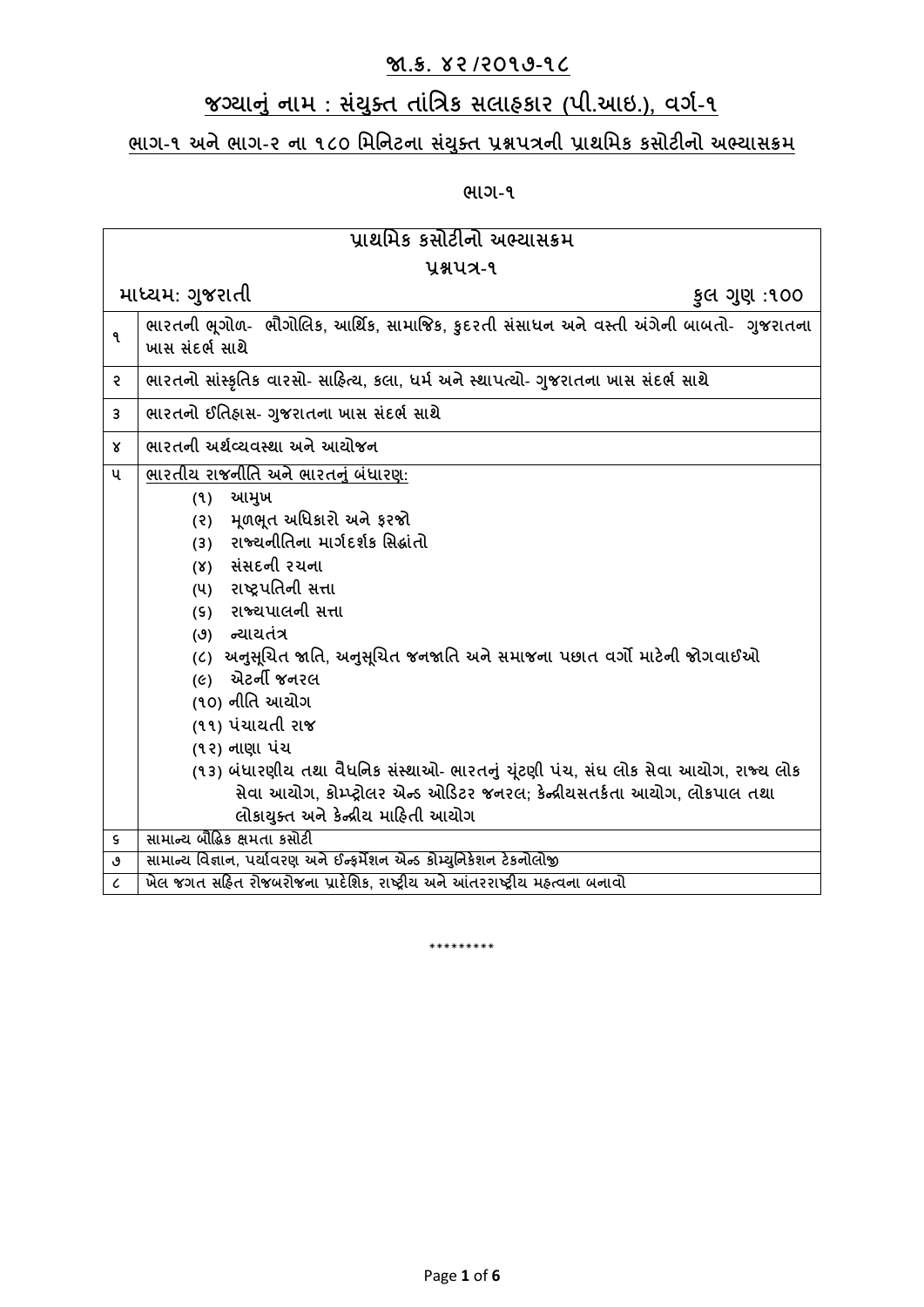| <b>Syllabus of Preliminary Test</b>                                                                   |  |
|-------------------------------------------------------------------------------------------------------|--|
| Paper-1                                                                                               |  |
| Medium: Gujarati<br>Total Marks-100                                                                   |  |
| Geography of India-Physical, Economic, Social, Natural Resources and population related               |  |
| topics- with special reference to Gujarat                                                             |  |
| $\overline{2}$<br>Cultural heritage of India-Literature, Art, Religion and Architecture- with special |  |
| reference to Gujarat                                                                                  |  |
| $\overline{3}$<br>History of India with special reference to Gujarat                                  |  |
| <b>Indian Economy and Planning</b><br>$\overline{4}$                                                  |  |
| $\overline{5}$<br>Indian Polity and the Constitution of India:<br>Preamble                            |  |
| (1)<br>Fundamental Rights and Fundamental Duties<br>(2)                                               |  |
| (3)<br>Directive Principles of State Policy                                                           |  |
| <b>Composition of Parliament</b><br>(4)                                                               |  |
| Powers of the President of India<br>(5)                                                               |  |
| Powers of Governor<br>(6)                                                                             |  |
| Judiciary<br>(7)                                                                                      |  |
| (8)<br>Provisions for Scheduled Castes, Scheduled Tribes and backward classes of the                  |  |
| society<br><b>Attorney General</b><br>(9)                                                             |  |
| (10) NITIAayog                                                                                        |  |
| Panchayati Raj Institutions<br>(11)                                                                   |  |
| $(12)$ Finance Commission                                                                             |  |
| (13) Constitutional and Statutory Bodies: Election Commission of India, Union Public                  |  |
| Service Commission, State Public Service Commission, Comptroller and Auditor                          |  |
| General; Central Vigilance Commission, Lokpal and Lokayukta, Central Information Commission           |  |
|                                                                                                       |  |
| <b>General Mental Ability</b><br>6                                                                    |  |
| General Science, Environment and Information & Communication Technology<br>7                          |  |
| Daily events of Regional, National and International Importance including Sports<br>8                 |  |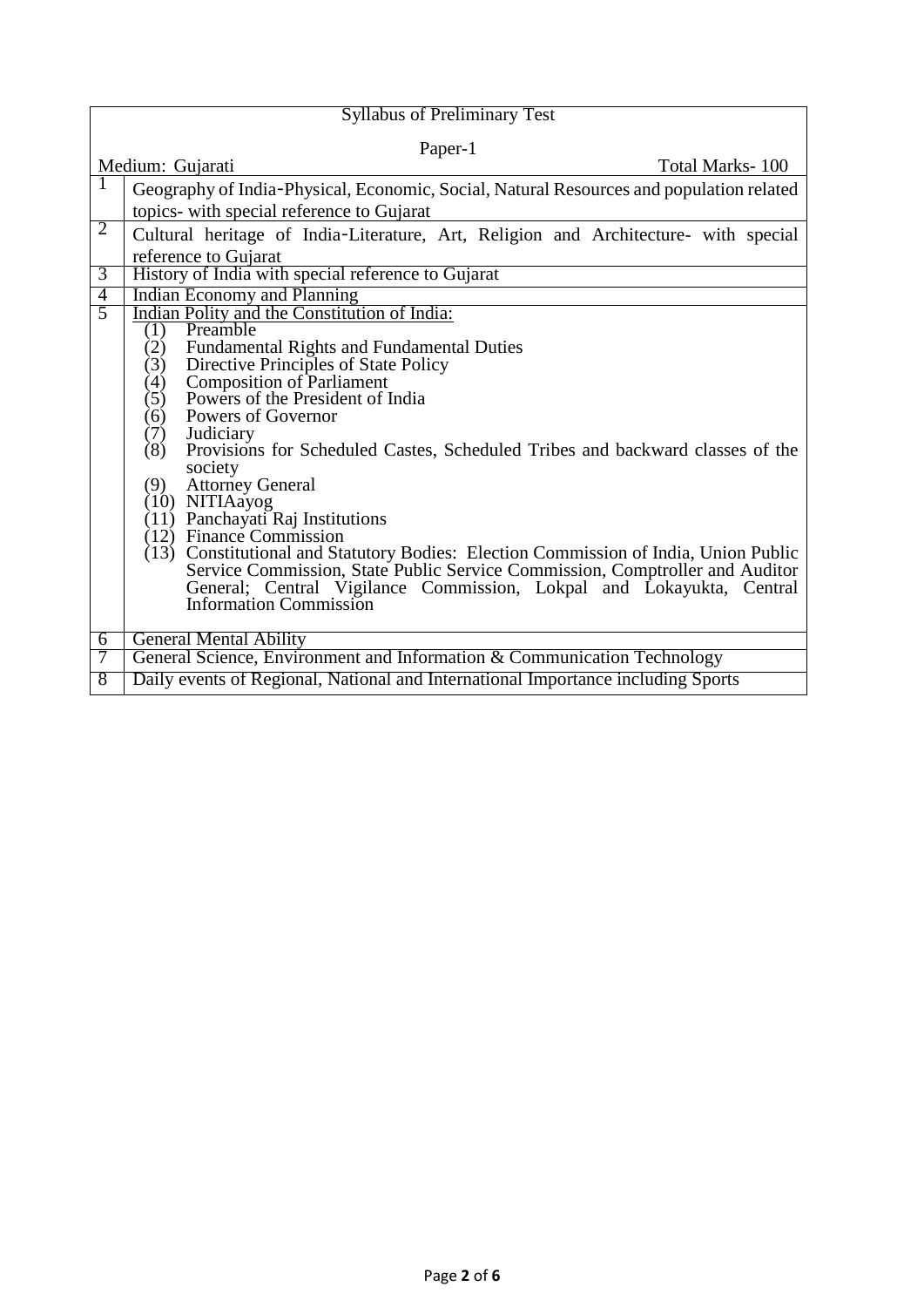#### **PART- II (SUBJECT RELATED SYLLABUS)**

# **Syllabus for the Preliminary Test for the Post of Joint Technical Advisor (Precision Instrument), Class-I Advt. No. : 42/2017-18 Total Question: 200 Total Marks : 200 Medium: English**

#### **1. Important Engineering Materials:**

Properties of materials, Ferrous & Nonferrous materials and other important engineering materials such as Timber, Abrasive material, silica, ceramics, glass, graphite, diamond, plastic, polymer and composite material. Basic concepts of Water Technology, Metals and alloys, Fuels and Combustion, Lubricants, Cements, Rubber, Natural and Synthetic Fibers, Protective Coatings, Paints and varnishes etc.

#### **2. Elements of Mechanical Engineering:**

Introduction, Prime movers, Sources of energy, Types of prime movers, Force and mass, Pressure, Work, Power, Energy, Heat, Temperature, Units of heat, Specific heat capacity, Interchange of heat, Change of state, Mechanical equivalent of heat, Internal energy, Enthalpy, Entropy, Efficiency, Statements of Zeroth Law, First law and Second Law of Thermodynamics.

#### **3. Elements of Electrical Engineering:**

D.C. Circuits: - Effect of Temperature upon Resistance, Solutions of series, parallel in brief, star-delta combination of Resistances, KVL & KCL.

**Electrical Wiring:** Connectors & switches, system of wiring, domestic wiring installation, sub circuits in domestic wiring, simple control circuit in domestic installation, industrial electrification.

**Illumination:** Types of lamps, fixtures & reflectors, illumination schemes for domestic, industrial & commercial premises, Lumen requirements for different categories.

Page **3** of **6 Safety & protection:** Safety, electric shock, first aid for electric shock other hazards of electrical laboratories & safety rules, use of multi meters, grounding,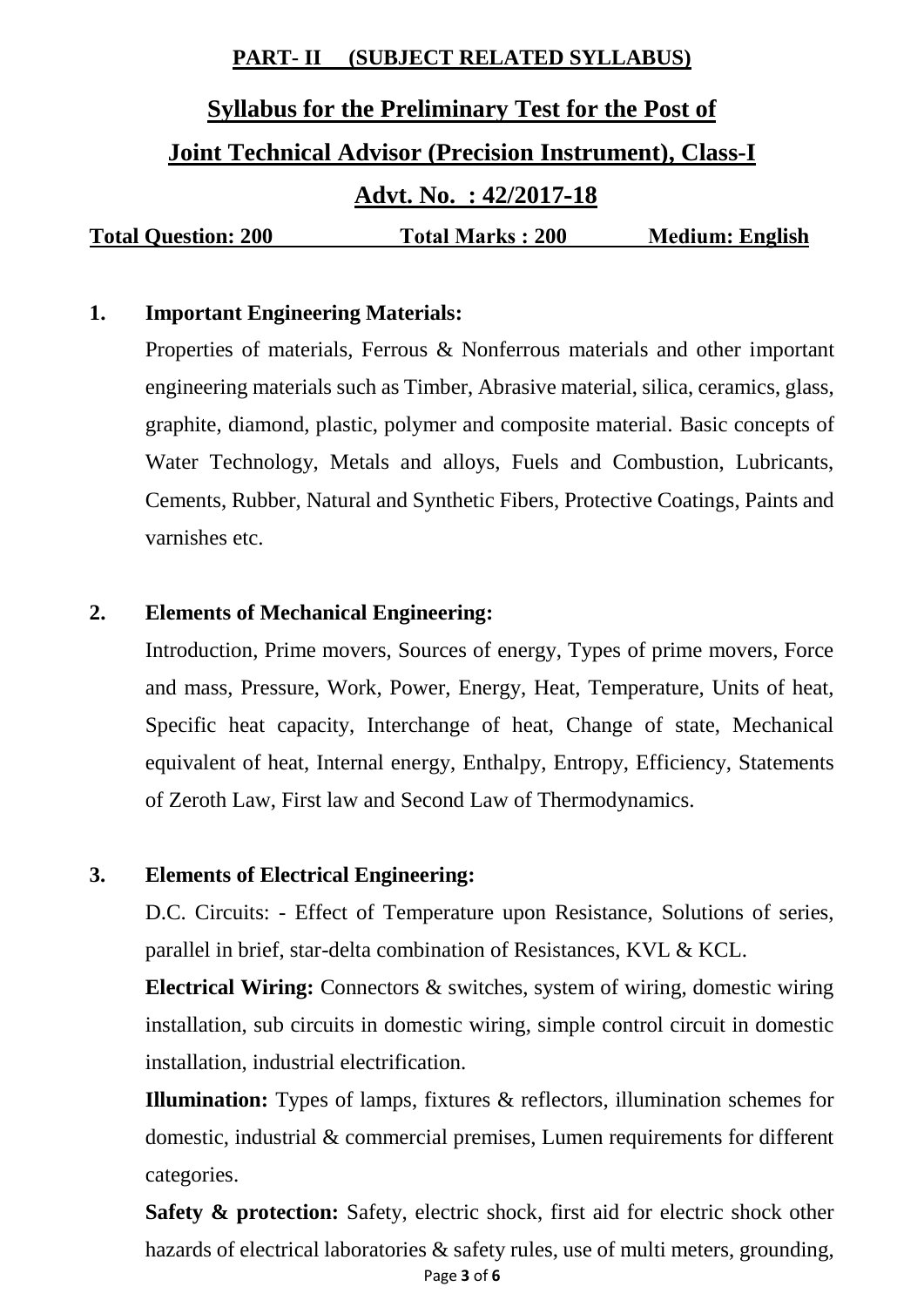importance of grounding, equipment of grounding for safety. Circuit protection devices, fuses, MCB, ELCB & relays.

- **4. Power Electronics:** Power Semiconductor Devices, Construction and Characteristics of Power diodes, Power Transistors, Power MOSFET, Insulated Gate Bipolar transistors (IGBTs), Introduction to Thyristor family, Phase Controlled (AC to DC) Converters, DC to DC Converters, DC Drives with phase controlled converters, DC drives with DC-DC converters.
- **5. Energy:** types, classification and resources; Clean energy resources; Destruction and Conservation.

#### **6. Elements of Computer and IT Engineering:**

Introduction, Basic block Diagram and functions of various components of computer. Concept of Hardware and Software. Concept of basic types of software. Introduction to programming and programming languages. Flow charts and algorithms.

#### **7. Principles of Management**

Historical Development, Definition of Management, Management and Administration, Functions of Management, Types of Business Organization, Concept of Business Ethics and Social Responsibility, Tools of Ethics: Planning, Organising, Directing, Controlling.

#### **8. Production & Operations Management**

Operations Strategy and Competitiveness, Product Design and Process Selection – Manufacturing, Facility Location, Facility Layout, Forecasting, Inventory Management, MRP, Aggregate Planning, Operations Scheduling, Project Management, Queuing - The Management of Waiting Lines, Supply Chain Management, Quality Management and Statistical Quality Control.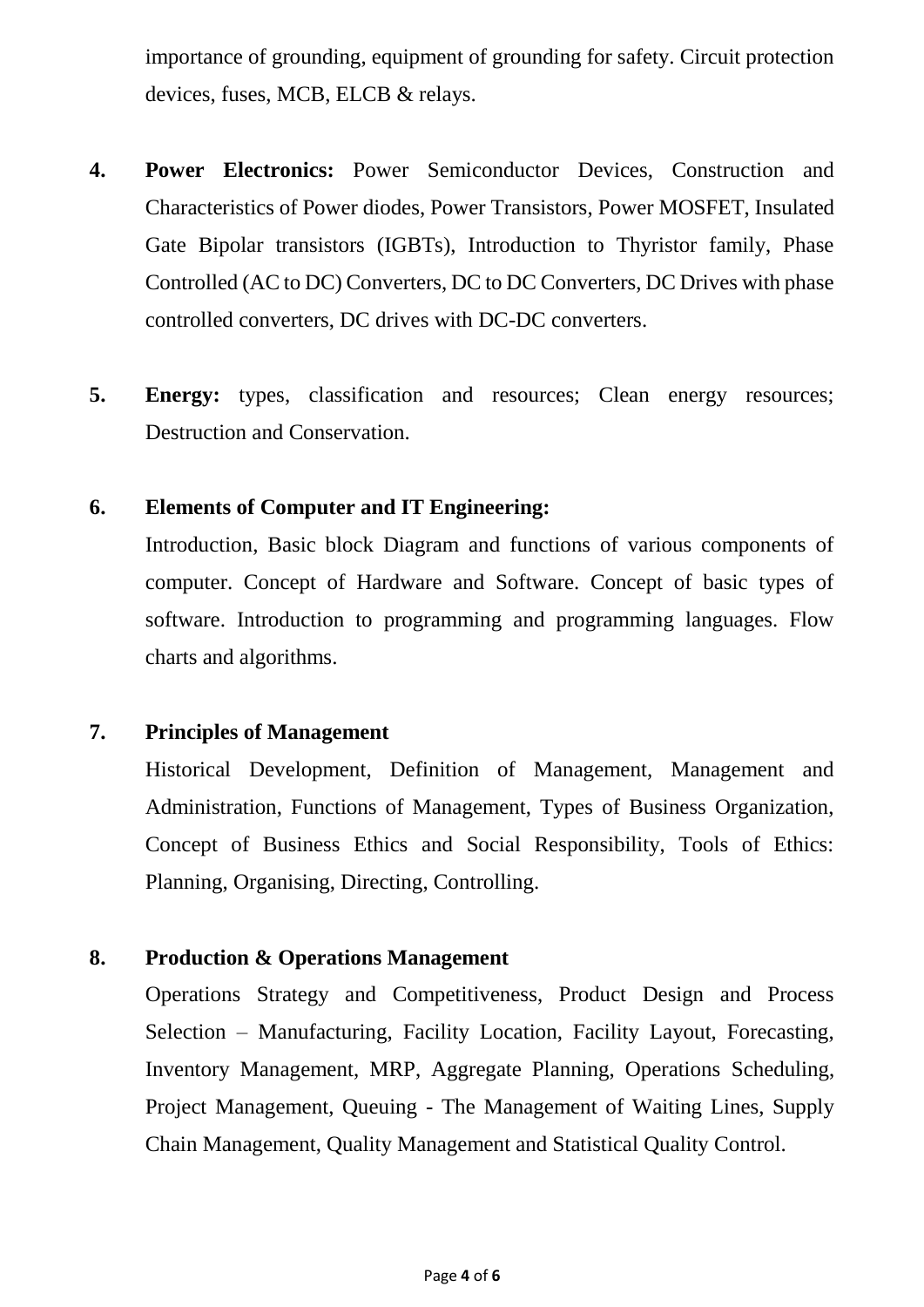#### **9. Economic System and Business**

Economic System: capitalism, socialism and mixed economy, National Income, Monetary and Fiscal Policy (finance commission), Industrial Policy, Union Budget, Social Environment, Technological Environment, International Business Environment.

#### **10. Financial Management**

Meaning of Financial Management, Financial System, Working Capital Management as a Decision to Create Value for the Business, Investment Decision and Various Steps Involved Financing Decision and Various Sources of Finance, Dividend Decision, Theory and Practice.

- **11. Environmental Science:** Definition and Inter-relationships between Components of Environment, Impact of Technology on the environment, Depletion of Natural Resources; Environmental Pollution and degradation, Greenhouse effect, acid rain, Ozone depletion, Photochemical smog. Policies and Treaties for the protection of environment at the national and the international level. National Action plans on Climate Change and Disaster management.
- **12. Awareness of** Common Effluent Treatment Plant (CETP), Electronics & Quality Development Centre (EQDC), Ahmedabad Textile Industry's Research Association (ATIRA).

#### **13. Small Business & Management of MSMEs**

Concept & Definition, Role of Small Business in the modern Indian Economy, Small entrepreneur in International business; Steps for starting a small industry, registration as SSI, Role of SIDBI; advantages and problems of SSIs; Institutional Support mechanism in India; Incentives & Facilities, Govt. Policies for SSIs, Setting MSMEs- location of enterprise - steps in setting - Problems of entrepreneurs - Sickness in small industries - reasons and remedies - Incentives